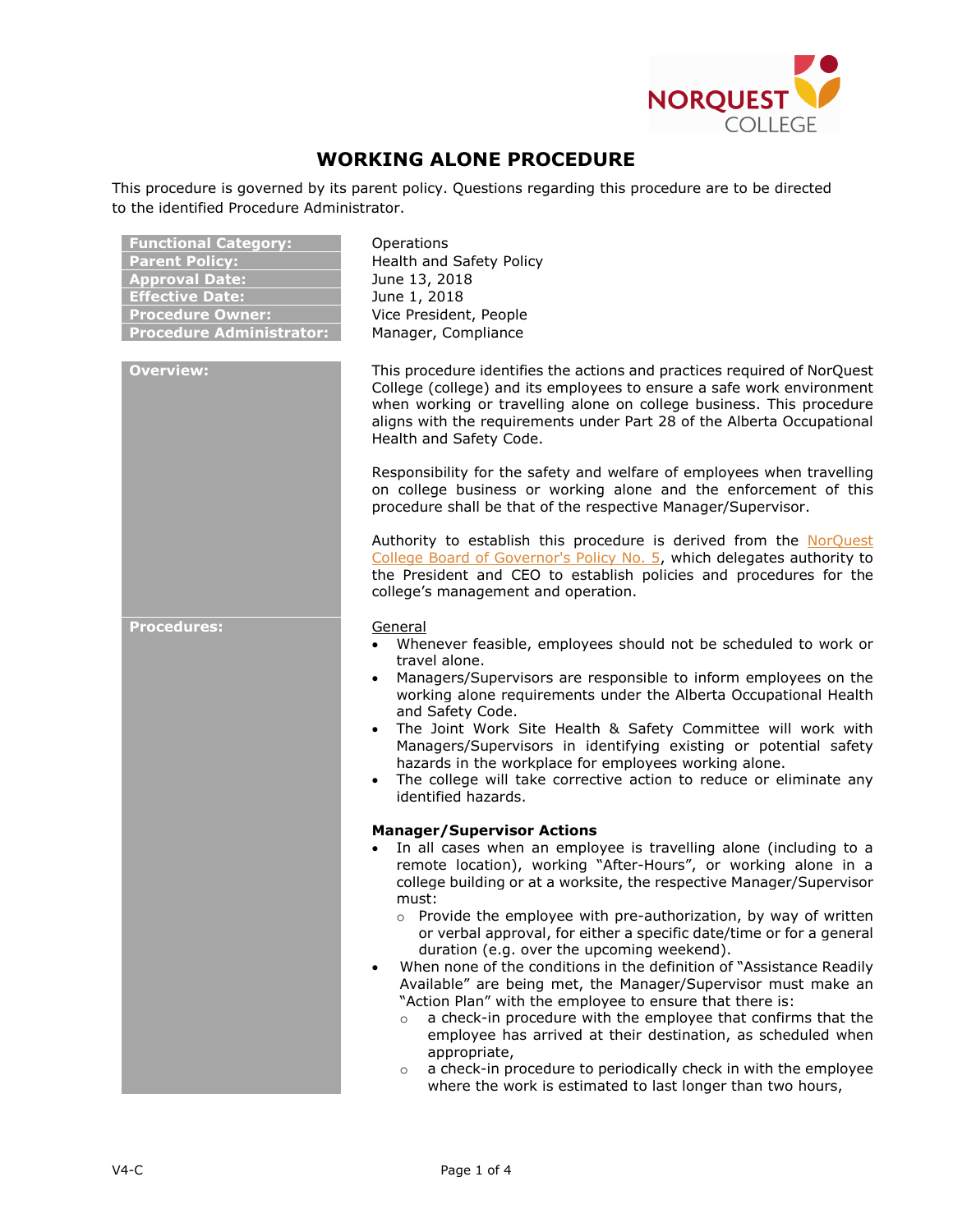

- $\circ$  a check-out procedure with the employee that confirms that the employee has left the remote location or work, as scheduled , and
- $\circ$  a plan should there be any inability to communicate with the employee to confirm the scheduled arrival or departure.
- Where an employee is travelling, working after -hours or during normally scheduled hours in areas away from others and any one of the conditions is met in the definition of "Assistance Readily Available", the "Action Plan" outlined above is not required.

## **Executive , Dean, Director and Manager Actions**

- When an Executive, Dean, Director , or Manager is travelling alone, working "After Hours" or working alone in a college building or at a worksite where assistance is not readily available, an "Action Plan " is to be put in place between themselves and another Executive, Dean, Director, or Manager .
- Members of the Executive Committee, Dean s, Director s , or Manager s have authority to travel alone, work "After Hours" or work alone , and as such do not require pre -authorization .

# **Employee Actions**

Travelling by Vehicle on College Business

• Employees authorized to travel alone, to any location, for college business, should ensure that a cell -phone is in the vehicle.

## Travelling to a Remote Location

- Employees travelling to a remote location must:
	- o Check-in and check-out with the Manager/Supervisor as per their pre -arranged "Action Plan . "
	- o Take steps outlined in the pre -arranged "Action Plan " in circumstances where there is an inability to contact the Manager/Supervisor .

# Working After Hours or Alone in College Buildings

- Procedures for all Campuses and Worksites:
	- o Employees must obtain written or verbal authorization by their respective Manager/Supervisor .
	- o When working after hours, alone , or during normally scheduled hours in areas away from others and none of the conditions are met in the definition of "Assistance Readily Available" , employees must make a n Action Plan with their Manager/Supervisor .
	- o Employees working by themselves in areas away from others must :
		- either have on their person or in their general work area, a reliable communication device ,
		- ensure emergency phone numbers are readily available , and are encouraged to have phones pre -programmed for speed dial capability , and
		- ensure that the person they identified to assist them in an emergency is aware of their needs and capable and willing to provide assistance within a reasonable period of time.
	- o Employees working after -hours in a building without a security guard must ensure that exterior doors to the building remain locked. When working after -hours in a room or office the employee should ensure the door to the room, office , or office area remains locked.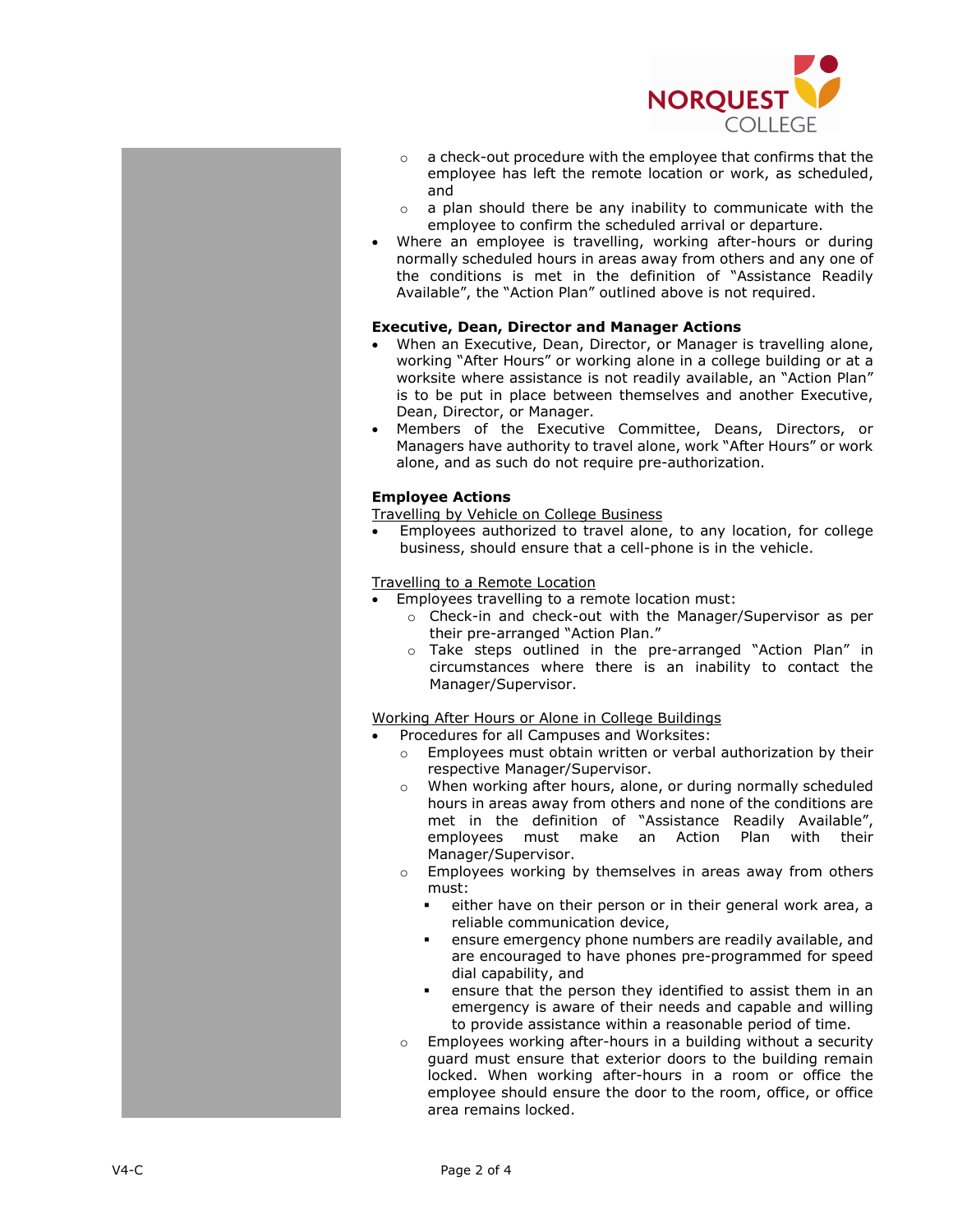

- o Employees working after hours at locations without a security guard and who are uncomfortable walking to their vehicle alone are encouraged to make arrangements with a co-worker, family member, or friend to meet and escort them to or from their vehicle.
- Procedures specific to the Downtown Campus only:
	- o Upon request, a security guard will be available to walk employees to or from their vehicles in the parking lot.
	- o When working "After Hours" employees must have, readily available, the cell-phone number for the security guard (780- 991-4573).
	- o When working outside building security hours, employees must make pre-arrangements with Facilities (780-644-6215) to access the building to disarm the Security System.

**Definitions: Action Plan:** means a verbal or written set of instructions that identifies the procedures to follow while travelling or working alone when assistance is not readily available. The action plan would include procedures for communicating; checking in and out, and a course of action should the preplanned communications fail.

> **After-Hours**: means outside the normally scheduled business hours for the campus, building or worksite.

> **Assistance Readily Available**: means any of the following situations:

- an employee is travelling with another person who would be capable of providing them assistance in the event of an emergency,
- an employee is working with another person in the same general work area,
- an employee is the instructor or in the company of a class of students,
- an employee is accompanied by a co-worker, friend or relative who would be capable of providing them assistance in the event of an emergency or
- an employee is working in a building that has a security guard on duty and is aware of their presence.

**Communication Device**: a device capable of communicating to another person or agency. Examples are: two-way radios, cell-phones, desk phones or emergency signal devices/alarms.

**Employee**: includes a person who is engaged by NorQuest College to perform a service in accordance with existing terms and conditions of employment, employment contracts or collective agreements.

**Remote Location**: a location where travel by vehicle to that location would require driving on: unpaved roads, secondary highways or any route which is infrequently travelled during daylight hours or has long distances between services.

**Working Alone**: means to travel alone by vehicle or to work alone at a work site in circumstances where assistance is not readily available in the event of an injury, illness or emergency.

**Related NorQuest College Information:**

• [Health and Safety Policy](http://www.norquest.ca/about-us/policies-procedures/operations/health-and-safety-policy.aspx)